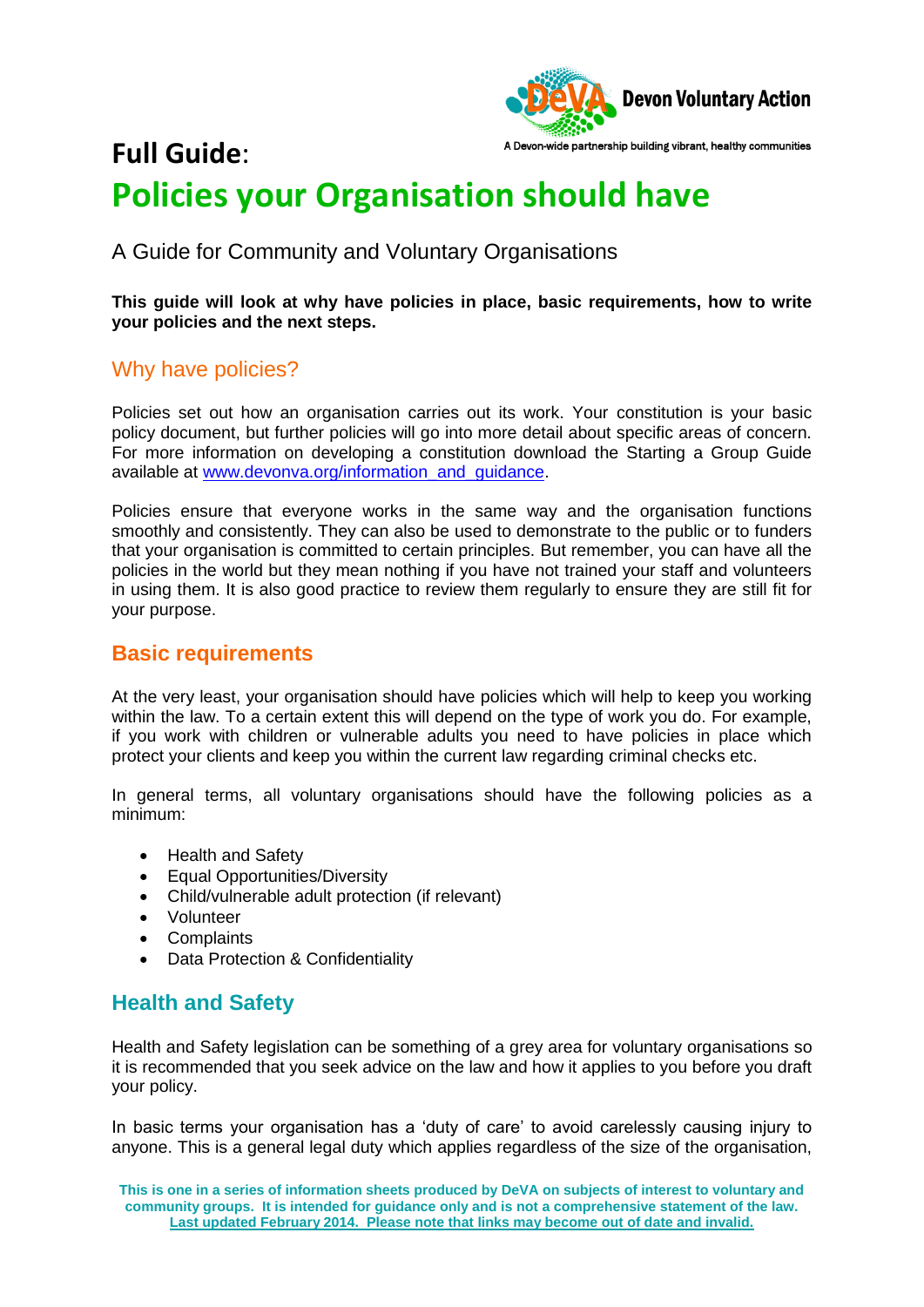

its income or whether the organisation has paid staff. A duty of care can arise in many ways which may not always be obvious, for example:

- charity walks and sponsored runs
- loaning equipment to others
- running fetes or fairs
- organising day trips
- selling food at a charity stall

If you employ any paid staff, the legislation is more stringent. If your organisation has volunteers and paid staff it is good practice for your policy to treat them as equal in terms of your commitment to their health and safety.

Comprehensive information and advice is available from the Health & Safety Executive at [www.hse.gov.uk](http://www.hse.gov.uk/) / 0845 345 0055**.** 

They also have templates and examples on writing a simple Health & Safety Policy for you to use at**:** [www.hse.gov.uk/simple-health-safety/write.htm](http://www.hse.gov.uk/simple-health-safety/write.htm) 

A very good fact sheet on Health & Safety can be accessed at: [www.gmvss.net](http://www.gmvss.net/) (the Greater Manchester Voluntary Sector Support website).

## **Equal Opportunities/Diversity**

The law does not require you to have an equal opportunities policy, but it is widely accepted as good practice and many funders require one when you apply for grant funding. Having a broad-ranging policy in place sends a strong message that your organisation will not tolerate unfair discrimination on the grounds of race, gender, sexual orientation, age, religion or disability. It will also go some way towards protecting you from accusations of unfair practice in the future – but only if you stick to it.

Your policy should cover recruitment practices for staff, volunteers, members and trustees, working conditions, accessibility, how you deal with harassment and how you promote your organisation and provide your activities.

Many organisations now prefer to use the term 'diversity' rather than equal opportunities. This means incorporating the principle of celebrating difference as well as respecting equal rights.

If you employ staff or provide services, you must ensure that your organisation abides by current equal opportunities law, in particular the Equality Act 2010. The Equality Act 2010 legally protects people from discrimination in the workplace and in wider society. It replaced previous anti-discrimination laws with a single Act, making the law easier to understand and strengthening protection in some situations. It sets out the different ways in which it's unlawful to treat someone.

In-depth information to help you write your policy can be obtained from the following organisations:

The Equality & Human Rights Commission - [www.equalityhumanrights.com](http://www.equalityhumanrights.com/) / 0845 7622633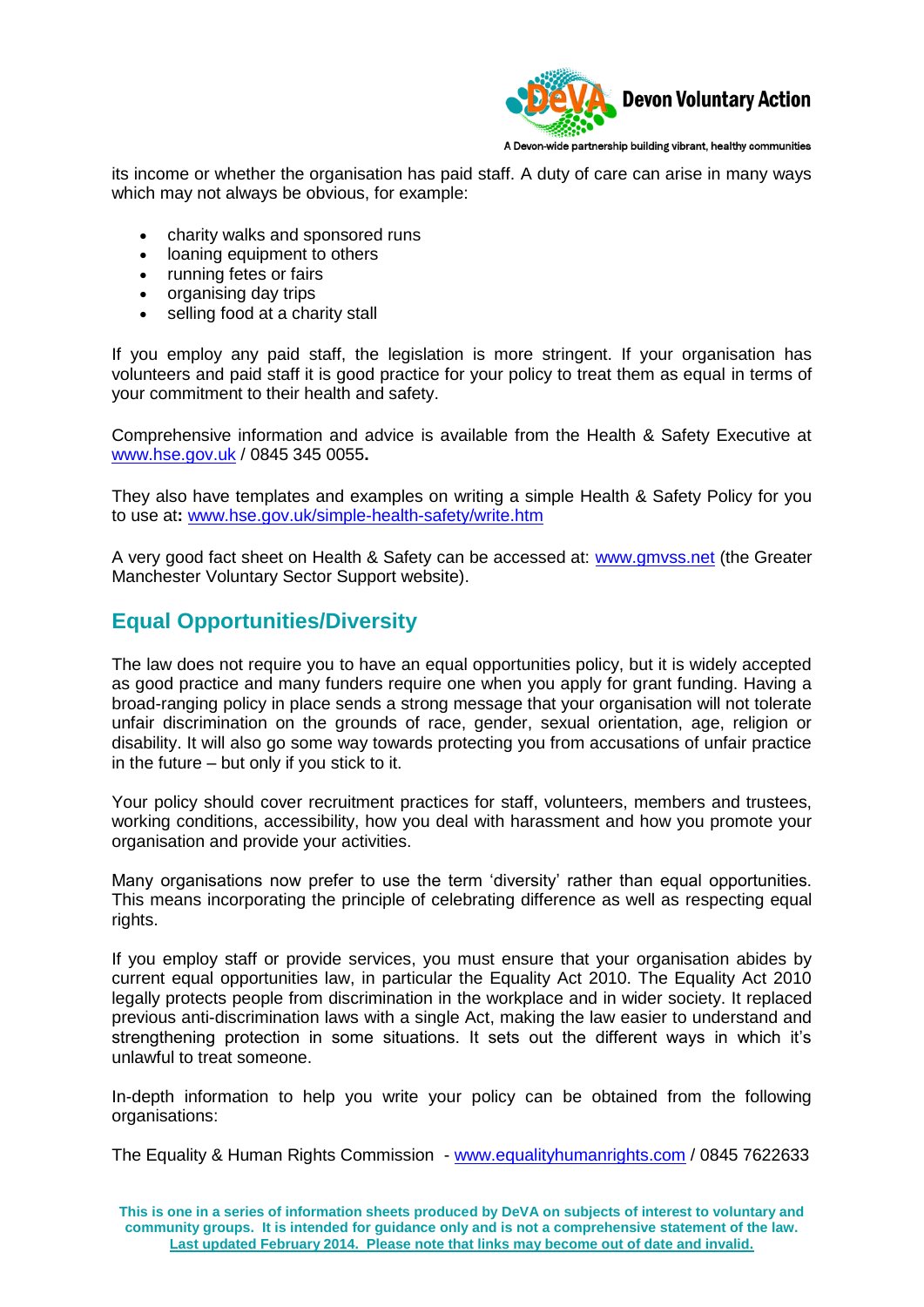

The Home Office - [www.gov.uk/equality-act-2010.](http://www.gov.uk/equality-act-2010)

Intercom Trust - [www.intercomtrust.org.uk/](http://www.intercomtrust.org.uk/) this organisation is based in the South West and can provide specialised support in relating to Lesbian, Gay, Bi-sexual and Transgender people.

### **Child/vulnerable adult protection**

Many organisations exist to care for children or people who are vulnerable because of their physical or mental ability or health. Many more carry out activities which children or vulnerable people might participate in from time to time. This type of policy is therefore relevant to a high proportion of groups.

Your board of trustees is responsible for ensuring that those benefiting from your work are not harmed in any way through contact with your organisation. Trustees are expected to familiarise themselves with the relevant law, to comply with it where required and to adopt best practice where this is available from an authoritative source. Your child/vulnerable adult protection policy should ensure that this approach is adopted consistently by everyone in the organisation.

According to the Charity Commission and the NSPCC, your policy should establish the following principles:

- the welfare of the child/vulnerable adult is paramount;
- all children/vulnerable adults without exception have the right to protection from abuse
- all suspicions and allegations of abuse will be taken seriously and responded to swiftly and appropriately
- all the organisations trustees, staff and volunteers have a responsibility to report concerns.

To ensure that appropriate safeguards are in place, your policy should extend into detailed procedures (see 'next steps'). These should make clear:

- what is good practice amongst all personnel
- what is practice never to be sanctioned
- that the ways in which all personnel are recruited and selected ensures their suitability for working with children/vulnerable adults
- how to properly respond to suspicions and allegations
- how to approach confidentiality issues
- what systems are in place to ensure that all staff working with children/vulnerable adults are routinely and regularly monitored.

DeVA works in partnership with VOYC (Voluntary Organisations for Young people and Children) to support charities and voluntary and community organisations on all matters of safeguarding children and vulnerable adults. For information on Safeguarding and writing your Child Protection/Safeguarding Policy please visit the VOYC website at [www.vysdevon.org.uk/page/safeguarding](http://www.vysdevon.org.uk/page/safeguarding).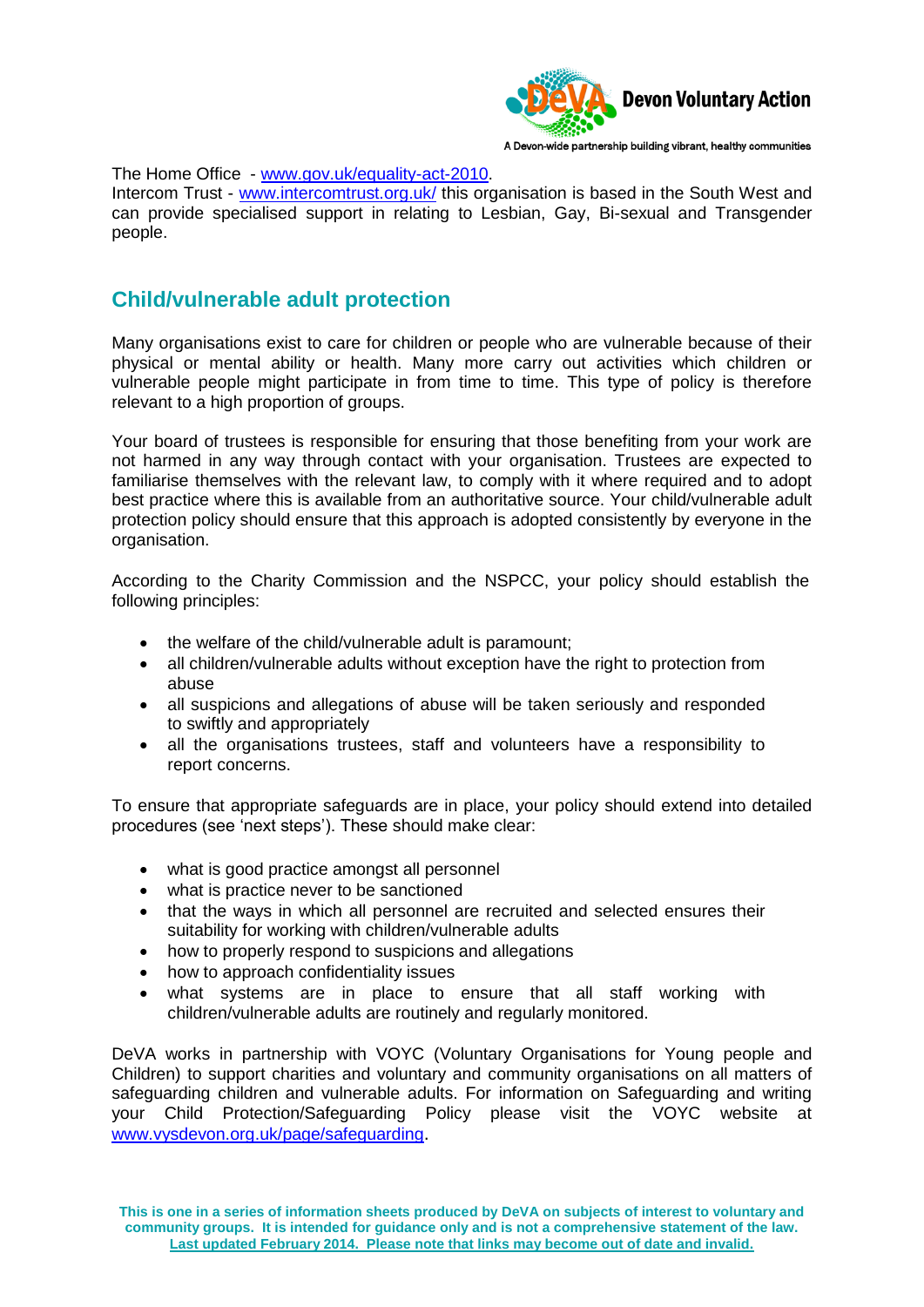

Other useful contacts for safeguarding issues:

• The Department of Health –

[www.gov.uk/government/organisations/department-of-health](http://www.gov.uk/government/organisations/department-of-health)

Devon County Council - [www.devon.gov.uk/index/socialcare](http://www.devon.gov.uk/index/socialcare)

(both these websites contain a wealth of information about best practice and the law in both child and vulnerable adult protection).

- Disclosure and Barring Service (DBS) www.gov.uk/dbs [/ 0870 90 90 811](http://www.gov.uk/dbs%20/%200870%2090%2090%20811)
- NSPCC [www.nspcc.org.uk](http://www.nspcc.org.uk/) / 0808 800 5000

(produce a wide range of resources, model policies, videos, toolkits and briefings).

#### **Volunteers**

Volunteers may be described as individuals who put their experience, knowledge and skills at the disposal of an organisation, free of charge, with the primary aim of helping the organisation to achieve its service objectives and or with the primary aim of bringing some benefit to the local community. Most organisations will have some volunteers, even if it's just a small committee or someone who organises an annual fundraiser. They need to know what they can be expected to do, how their expenses will be met and where they can go if things go wrong. The volunteer policy should set these things out, ensuring consistency and clarity for everyone in the organisation and showing its commitment to its volunteers.

For more information on developing policies relating to Volunteers please download the information sheet 'Involving People in your Organisation' which is available from [www.devonva.org/information\\_and\\_guidance](http://www.devonva.org/information_and_guidance)

# **Complaints**

Although we all strive to provide a quality service, from time to time there may be occasions when users of our services feel that the quality or level of service provided falls short of what they could reasonably expect. To ensure this can be fed back and dealt with, it is important to have a complaints policy which outlines the procedure of what they should do and how it will be dealt with by the organisation. Don't wait for a complaint to be made before developing a complaints procedure. You should make sure that everyone in your organisation understands the procedure and it should include details of:

- what someone should do if they have a complaint
- how their complaint will be investigated
- how long the investigation will be expected to take
- who will investigate and respond to the complainant
- what they should do if they remain dissatisfied.

Your complaints process should aim to be open and transparent. To present a more positive face, you may decide to combine a complaints and suggestions procedure.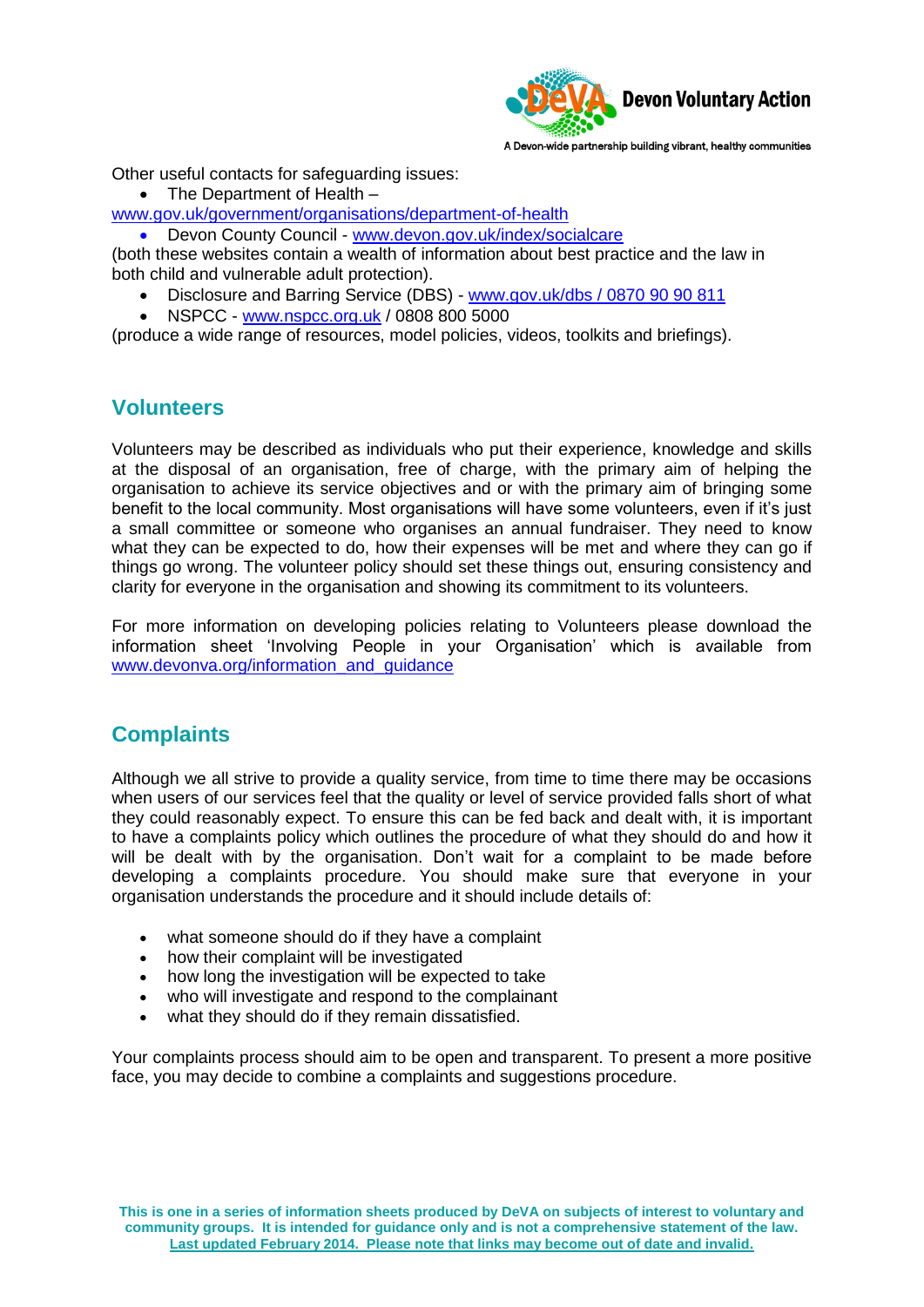

## **Data Protection and Confidentiality**

The Data Protection Act requires any individual or organisation which handles personal information to comply with a number of important principles. If organisations fail to comply they are breaking the law. It also gives individuals rights over their personal information and what information is held about them. It provides a framework to ensure that personal information is handled properly.

The **Data Protection Act** is the part of the law that lays down the rules and principles of handling, processing, collecting, storing, editing, or destroying personal information.

#### **Your legal obligations**

If your organisation handles personal information, you must work in accordance with the eight principles of the Act but you also have additional legal responsibilities. For example, you must register with the Information Commissioner's Office (ICO), with some exceptions (for instance, personal information that is being used for staff administration only, including payroll, accounts and records). You will also need to answer personal access requests from any individual concerned (the person who you hold information about).

The Data Protection Act doesn't guarantee personal privacy, but aims to strike a balance between the rights of individuals and those with legitimate reasons for using personal information.

The ICO has legal powers to ensure that organisations comply with the requirements of the Data Protection Act, including the power to issue information and enforcement notices, conduct audits and prosecute offenders.

More information is available on: [www.ico.gov.uk](http://www.ico.gov.uk/) LASA produces a 12-page guide for voluntary and community organisations which you can download from: [www.ictknowledgebase.org.uk/dataprotectionguide](http://www.ictknowledgebase.org.uk/dataprotectionguide)

#### **Confidentiality**

The extent of your confidentiality policy will depend on the nature of your work. If your staff or volunteers deal with vulnerable clients or potentially criminal matters, your policy should extend into detailed procedures (see 'next steps'). In these cases, ensure that you set out very clearly when information should be disclosed and to whom.

Whatever the type of work you do, you will probably need to collect personal information of some kind, whether that is a newsletter mailing list, a record of donors or a database of volunteers. Your confidentiality policy should therefore ensure that you deal with this information in accordance with the law – specifically the Data Protection Act 1998.

This should not worry you unduly as for the most part what the law requires is common sense. The Data Protection Act says that organisations must keep the information they hold accurate and up to date, that they must only keep it for as long as they need it for a specified purpose, and that they must keep it secure. Guidance and advice to help you draft your policy is available from the Information Commissioner's Office at [www.ico.gov.uk](http://www.ico.gov.uk/) / 01625 545 745 or 0303 123 1113.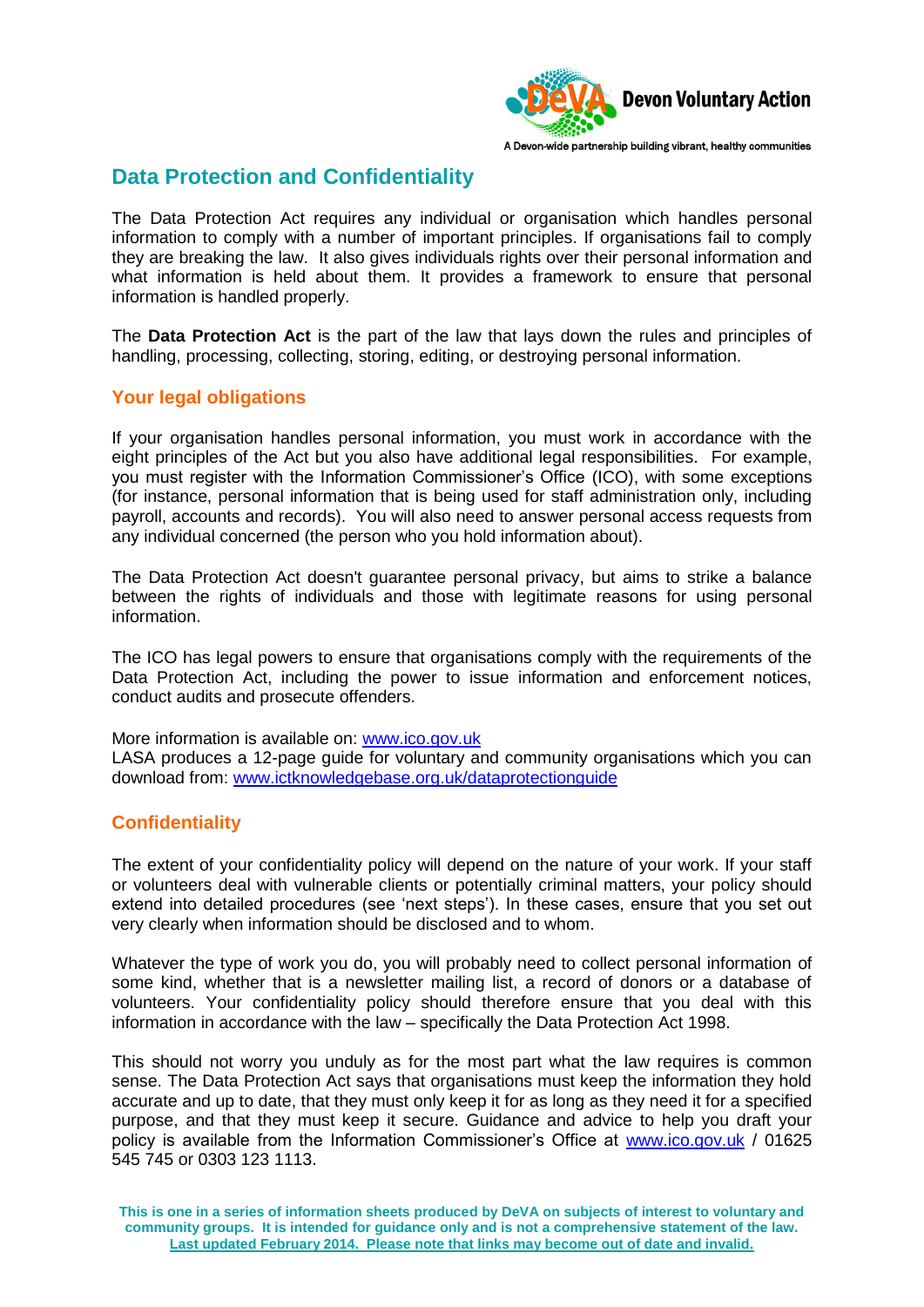

# **Writing your policies**

Writing policies should be a result of discussion and agreement about what is right for your organisation. When drafting a new or revised policy, it is essential to involve and consult everyone who will be directly affected by it.

Be clear about who will make the final decision though, and recognise that you probably won't be able to please everyone.

Major policies will almost always be decided by the board of trustees, but less important ones can be delegated to a sub-committee or to staff.

Don't be tempted to make your policies so detailed that they become inflexible. Aim instead to set out broad principles which can be applied as your organisation develops.

Your group may have an umbrella body which has already drawn up policies or you may know of a similar organisation which is prepared to share theirs with you. Looking at existing policies can provide a useful guide, but don't be tempted to simply copy them and change the name. All your policies should be directly relevant to what you do.

Most importantly, don't file your policies away where no-one can find them. Create a policies folder which contains all the relevant documents and is easily accessible. Ensure all staff and volunteers are trained on the appropriate policies and that they are reviewed regularly.

# **Next steps**

Once you have your basic policies in place, you will probably want to extend your range. These could cover general management issues, such as employment, finances or volunteers, or they could be specific to your type of work. For example: if you run a hostel, you will probably want to draw up an admissions policy; or if you are a gardening group, an environmental protection policy might be relevant.

As mentioned above, your policies should set out principles. As you live with your policies, you may find it helpful to set out the practicalities of implementing them in your everyday work. These practical guides are known as procedures or codes of practice. When drafting or changing procedures, always remember that they should follow the policy, not vice versa.

Finally, it is vital that you take time periodically to examine your polices and consider whether they are still appropriate. Include in each policy a date for revising it, for example in 3 years time. If you have a range of policies, it is probably a good idea to stagger these revisions.

You can find more information and guidance on writing and working with policies at: [www.knowhownonprofit.org](http://www.knowhownonprofit.org/) (part of NCVO) www.gmyss.net/ (Greater Manchester Voluntary Sector Support) has excellent fact sheets [www.acas.org.uk](http://www.acas.org.uk/) (for Employment and Health & Safety Law)